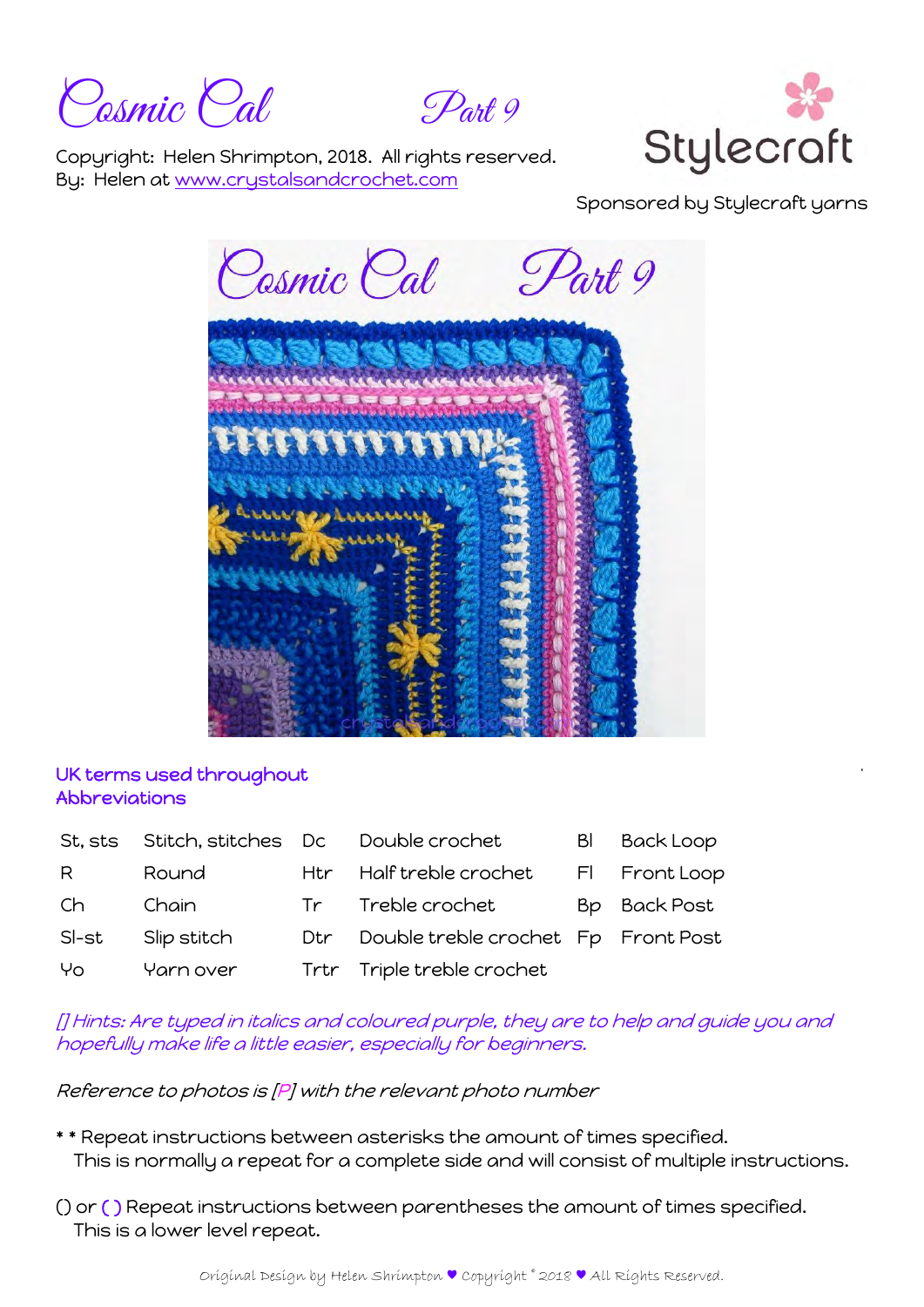## Special Stitches

Slanting clusters: Explained in round 93.

Crab stitch: Reverse double crochet, dc worked in reverse or opposite direction to normal stitches.

91. Join with a standing htr in 2 ch corner space at the end of any long side, (2 ch, htr) in same space, [P1]

\*Short side: 2 bptr around next 2 sts together [ $make$   $2^{nd}$  st below  $1^{st}$ ] 113 times, [P2,3] in 2 ch corner space (htr, 2 ch, htr),

Long side: 2 bptr around next 2 sts together [make 2<sup>nd</sup> st below 1st] 127 times, in 2 ch corner space (htr, 2 ch, htr). \*[P4,5]

Repeat from \* to \* twice, omit last corner group. Join to standing htr, fasten off, and secure ends. Stitch count: Short side: 2 htr, 226 bptr, 1 x 2 ch corner space. Long side: 2 htr, 254 bptr,  $1 \times 2$  ch corner space.

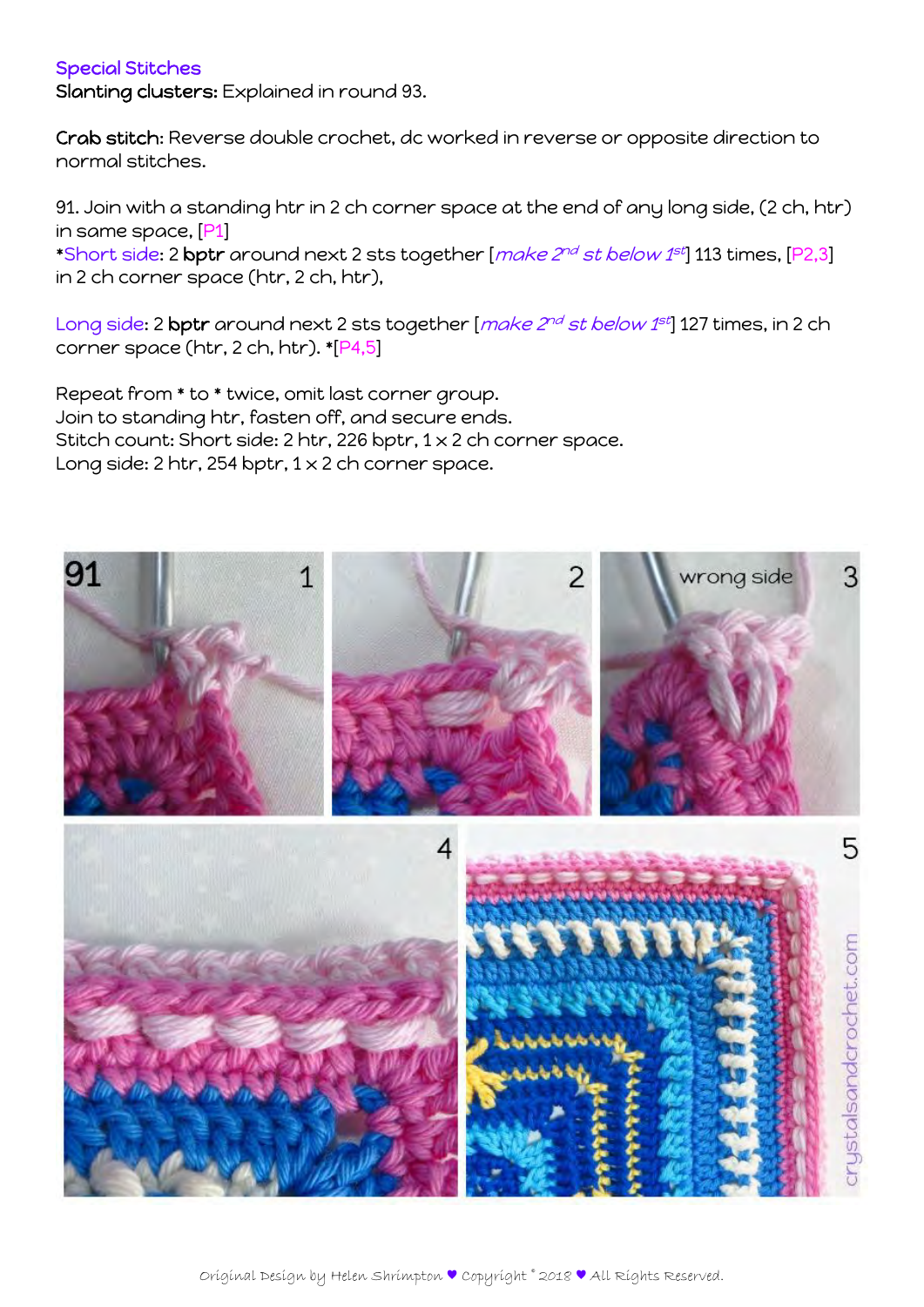92. Join with a standing htr in last st of any long side, [P1] \*Short side: in 2 ch corner space (htr, 2 ch, htr), htr in next 228 sts,

Long side: in 2 ch corner space (htr, 2 ch, htr), htr in next 256 sts. \*[P2,3]

Repeat from \* to \* twice, omit last htr.

Join to standing htr, fasten off, and secure ends, or join with sl-st to continue with same colour.

Stitch count: Short side: 230 htr, 1 x 2 ch corner space.

Long side: 258 htr,  $1 \times 2$  ch corner space.



93. Join with a standing tr in 2 ch corner space at the end of any long side[P1], (tr, 2 ch, 2 tr) in same space, [P2], or if using same colour, sl-st in next st, and into 2 ch corner space and 3 ch [counts as tr],

\*Short side: (2 ch, miss next 2 sts, tr in next 2 sts) 57 times, 2 ch, miss next 2 sts, in 2 ch corner space (2 tr, 2 ch, 2 tr),

Long side: (2 ch, miss next 2 sts, tr in next 2 sts) 64 times, 2 ch, miss next 2 sts, in 2 ch corner space  $(2 tr, 2 ch, 2 tr)$ . \* $[P3,4]$ 

Repeat from \* to \* twice, omit last corner group. Join to standing tr, fasten off, and secure ends. Stitch count: Short side: 118 tr, 58 x 2 ch spaces, 1 x 2 ch corner space. Long side: 132 tr,  $65 \times 2$  ch spaces,  $1 \times 2$  ch corner space.

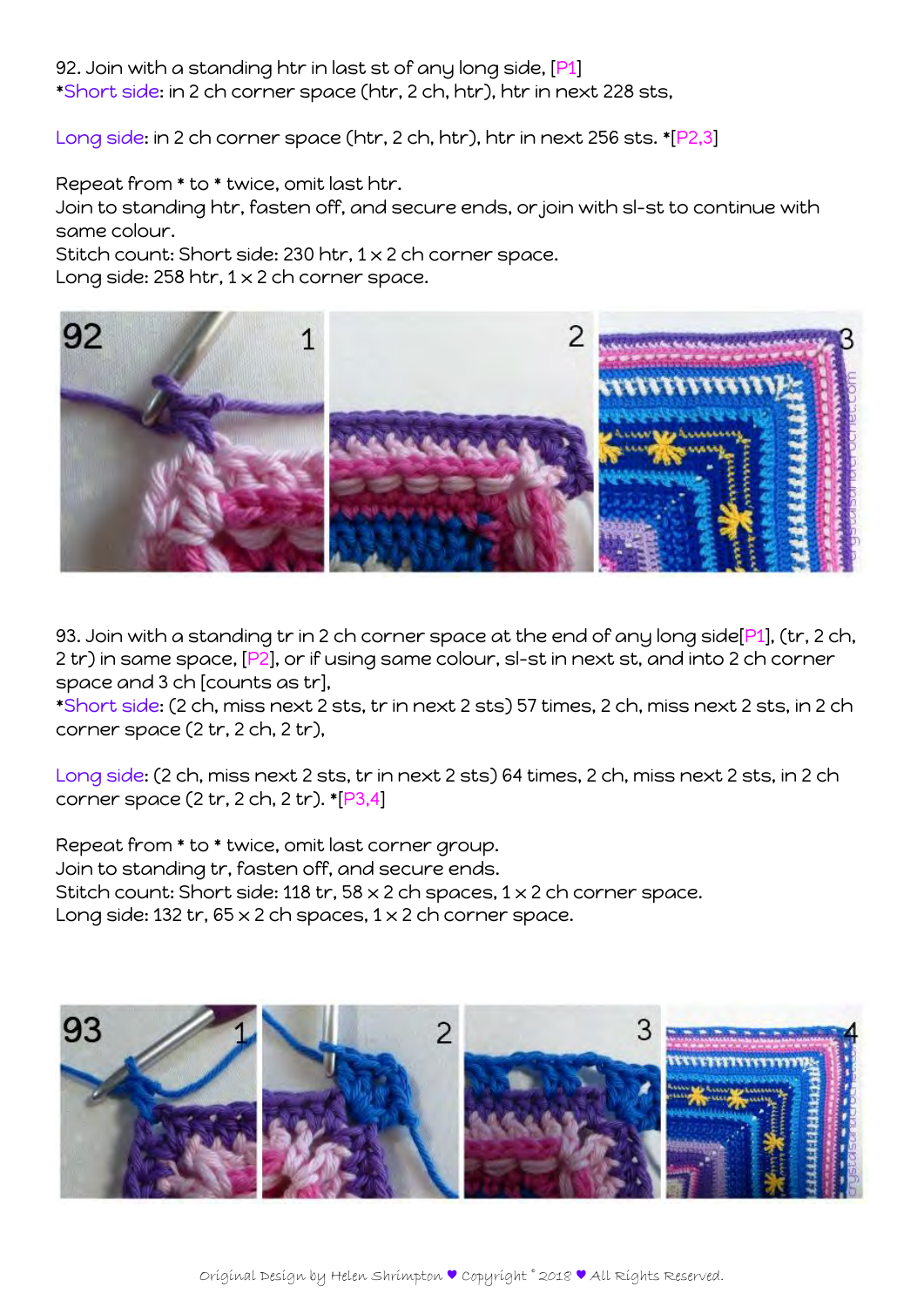## Hint: Slanting clusters are made around the post of 2<sup>nd</sup> st of each pair.

94. Join with a standing **fpdc** around 2<sup>nd</sup> tr of 1<sup>st</sup> 2 tr made in corner space at end of any long side[P1], (3 ch, fpdtr-cluster around post of same st) [P2] [corner slanting cluster made],

(miss next 2 ch space and next tr, fpdc around next st, 3 ch, fpdtr-cluster around same st) 249 times, *place stitch marker in each corner slanting cluster* [P3,4,5]

Join to standing fpdc, fasten off, and secure ends.

Stitch count: Short side: 58 fpdc, 58 slanting clusters, 1 corner fpdc and slanting cluster.

Long side: 65 fpdc, 65 slanting clusters, 1 corner fpdc and slanting cluster.